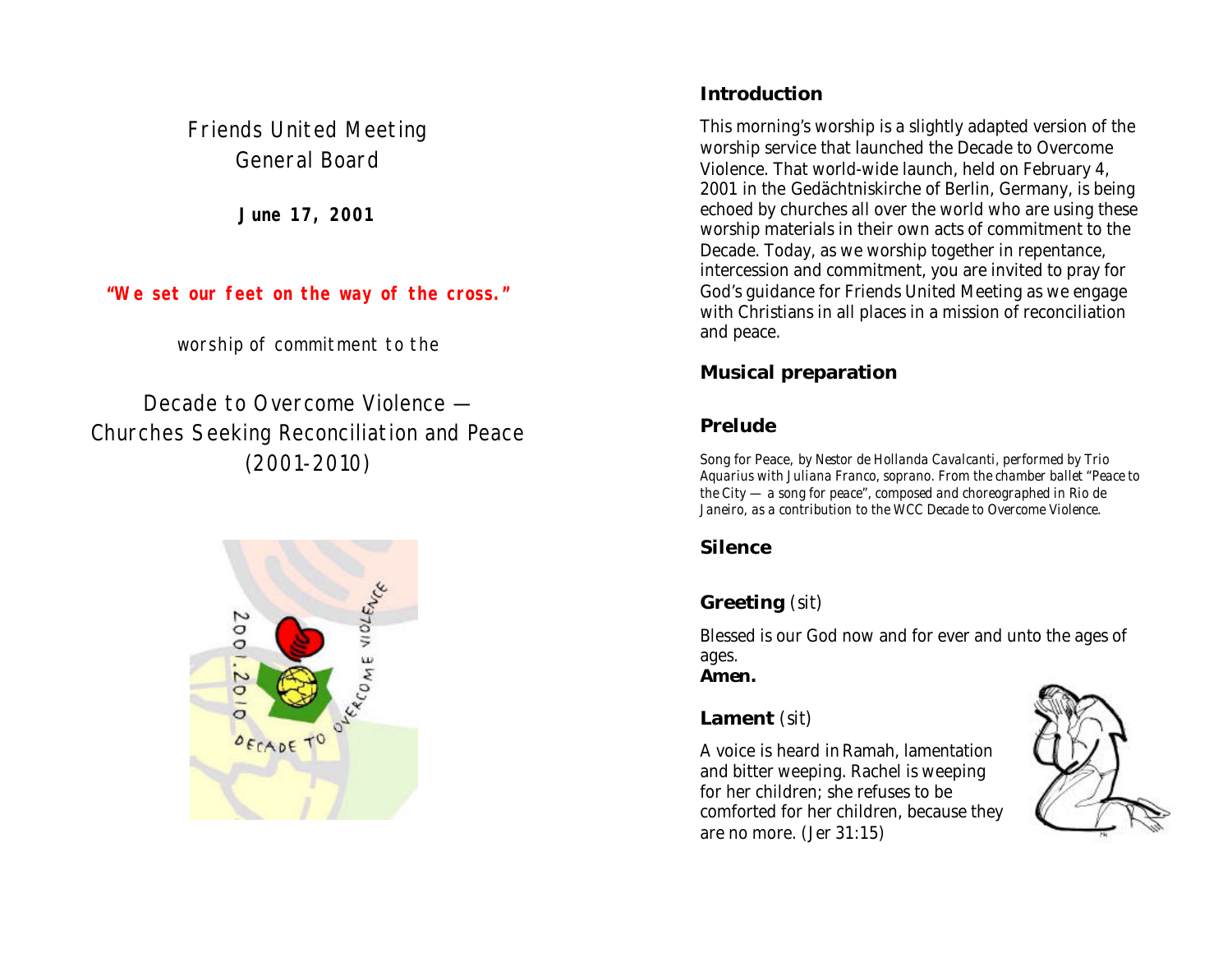#### *Musical lament*

**Ososo**

*Geonyong Lee, Korea*

Even when I cry out, "Violence!" I am not answered; I call aloud, but there is no justice. (Job 19:7)

#### *Musical lament*

Remember this, O Lord, how the enemy scoffs, and an impious people reviles your name. Do not deliver the soul of your dove to the wild animals; do not forget the life of your poor forever. Have regard for your covenant, for the dark places of the land are full of the haunts of violence. Do not let the downtrodden be put to shame; let the poor and needy praise your name. Rise up, O God, plead your cause; remember how the impious scoff at you all day long. (Ps 74:18-22)

*Musical lament*

#### Remember this, O Lord, *Remember this, O Lord,*

Do not let the downtrodden be put to shame. *Do not let the downtrodden be put to shame.*

Rise up, O God. *Rise up, O God.*

## **Reading from the Book of Acts 7:54-8:1** *(sit)*

When they heard these things, they became enraged and gnashed their teeth at Stephen. But being filled with the Holy Spirit, he gazed into heaven, and saw the glory of God, and Jesus standing at the right hand of God. "Look," he said, "I see the heavens opened, and the Son of Man standing at the right hand of God!" But they covered their ears, and with a loud shout all rushed together against him. Then they dragged him out of the city and began to stone him; and the witnesses laid their coats at the feet of a young man named Saul. While they were stoning Stephen, he prayed, "Lord Jesus, receive my spirit." Then he knelt down and cried out in a loud voice, "Lord, do not hold this sin against them." When he had said this, he died. And Saul approved of their killing him.



## **Confession** *(sit)*

Saul, later St. Paul the Apostle was among those who executed Stephen, the first Christian martyr. Saul was convinced that he was doing a good and holy thing as he watched the killing. Christians have a painful history of either participating in or passively supporting violence for the best of reasons. Victims and the oppressed can become in their turn oppressors. At times we resort to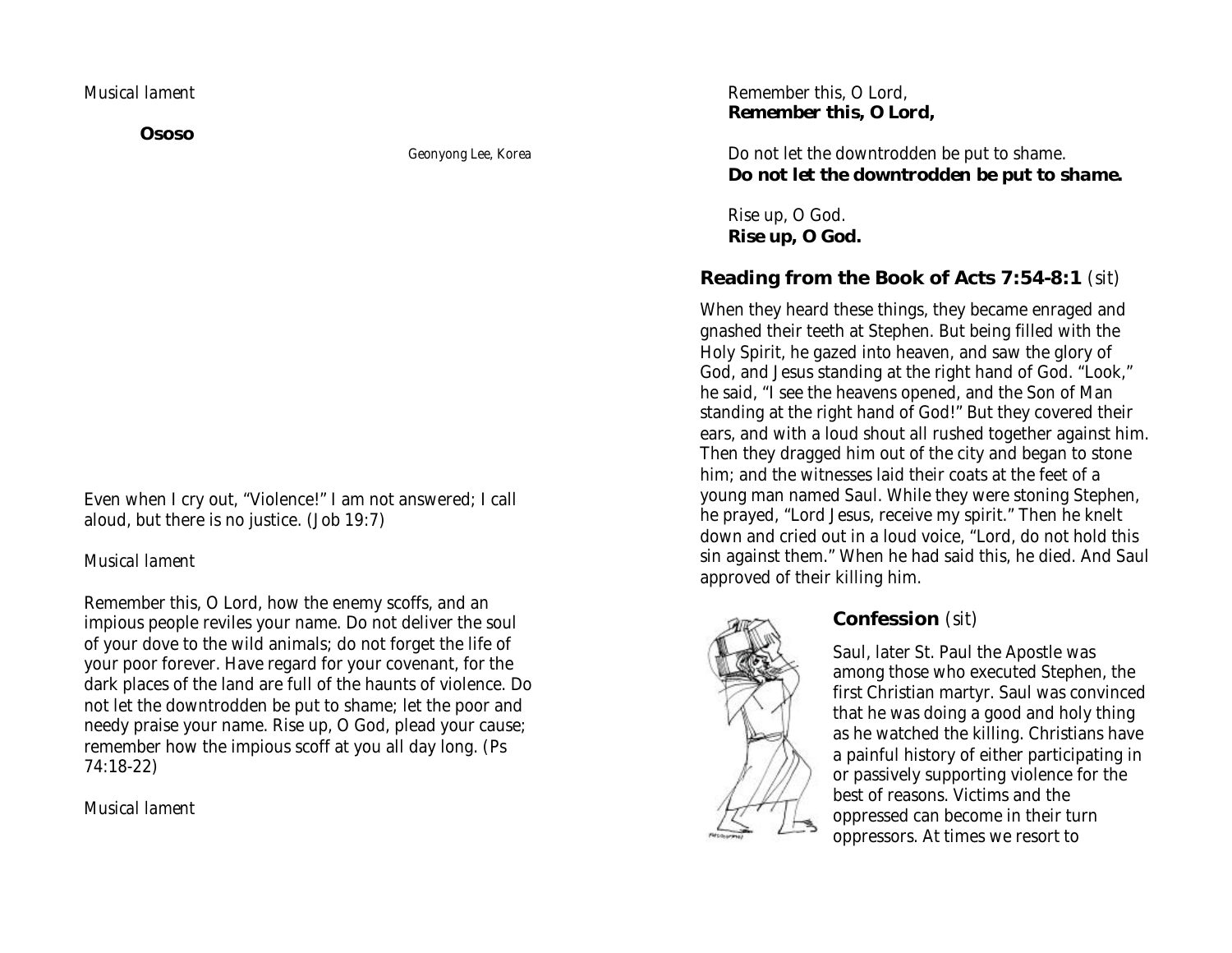aggression, violence and intolerance. At times we are the ones who cause pain in others. At times we watch and approve. Brothers and sisters in Christ, we will not overcome violence until we acknowledge the violence that is within us. Few of us are free from its grasp.

We take a moment to name this violence silently.

**Song** *(sit)*

**O Lord Hear My Prayer**

*Taize, France*

#### The hatred which divides nation from nation, ethnic group from ethnic group, class from class, *Vater, vergib*

The covetous desires of people and nations to possess what is not their own, *Father, forgive*

The greed which exploits the work of human hands and lays waste the earth, *Père pardonne*

Our envy of the welfare and happiness of others, *Padre, pardónalos*

Our indifference to the plight of the imprisoned, the homeless, the refugees, *Aberdgi yongserhasoser* (Korean)

The lust which dishonors the bodies of men, women and children, *Baba dariji* (Yoruban)

The pride which leads us to trust in ourselves and not in God. *Pater, afes* (Greek)

Be kind to one another, tenderhearted, forgiving one another, as God in Christ forgave you.



### **Forgiveness** *(sit)*

*Two churches, one in Coventry, England, and the Gedächtniskirche in Berlin were bombed in World War II. In a remarkable gesture of reconciliation the people of Germany helped rebuild Coventry Cathedral and to this day a prayer is said in both places Fridays at noon. The response is a prayer of Jesus, "Father forgive." We will respond with this prayer in many different languages.*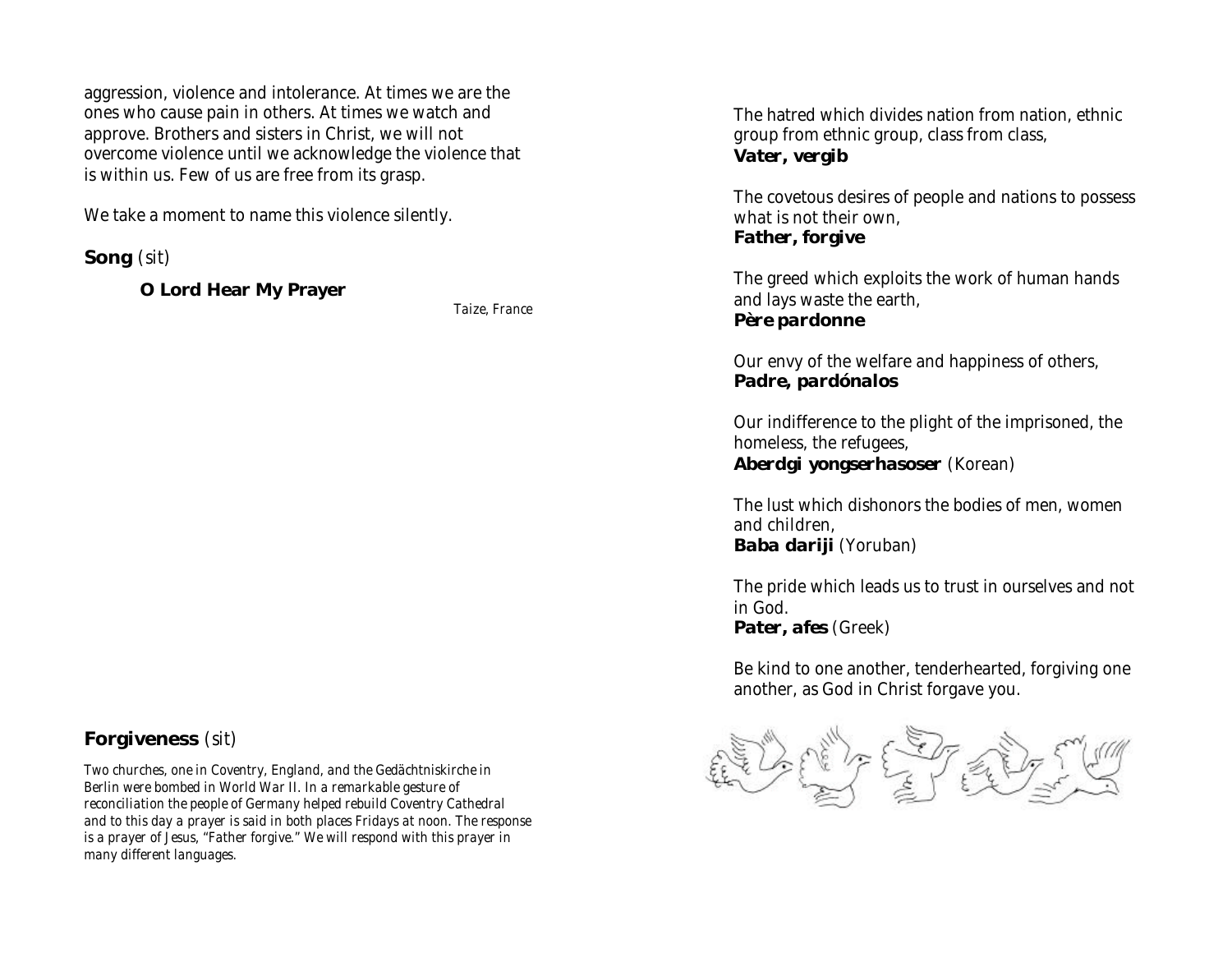Hear the good news. Christ is our peace. He has united those who were separated. He has broken down the wall of hostility. Through his death he has reconciled us with God in one body. He has proclaimed peace to those, who were far away, and to those who were near. (Eph. 2:14-17) How beautiful upon the mountains are the feet of the messenger who announces peace, who brings good news, who announces salvation who says to Zion, "Your God reigns!" (Is. 52:7)

#### **Song** *(sit)*

#### **Confitemini Domino**

*Taize, France*

### **Reading from the Gospel of Matthew 5:43-48** *(sit)*

[Jesus said,] "You have heard that it was said, 'You shall love your neighbor and hate your enemy.' But I say to you, Love your enemies and pray for those who persecute you, so that you may be children of your Father in heaven; for he makes his sun to rise on the evil and on the good, and sends rain on the righteous and on the unrighteous. For if you love those who love you, what reward do you have? Do not even the tax collectors do the same? And if you greet only your brothers and sisters, what more are you doing than others? Do not even the Gentiles do the same? Be perfect, therefore, as your heavenly Father is perfect."

## **Intercession** *(sit)*

*You are invited to offer prayers, out loud or silently — for victims and perpetrators of violence, for situations of violence, and for your enemies. We will sing the Kyrie response at the beginning and at three points during the time of prayer.*

*Dinah Reindorf, Ghana*

**Lord's prayer** *(stand)*

### **Vision of peace** *(sit)*

In unison with the experiences of the victims of violence, with the way of Jesus Christ and with the witness of our Fathers and Mothers in the faith, we are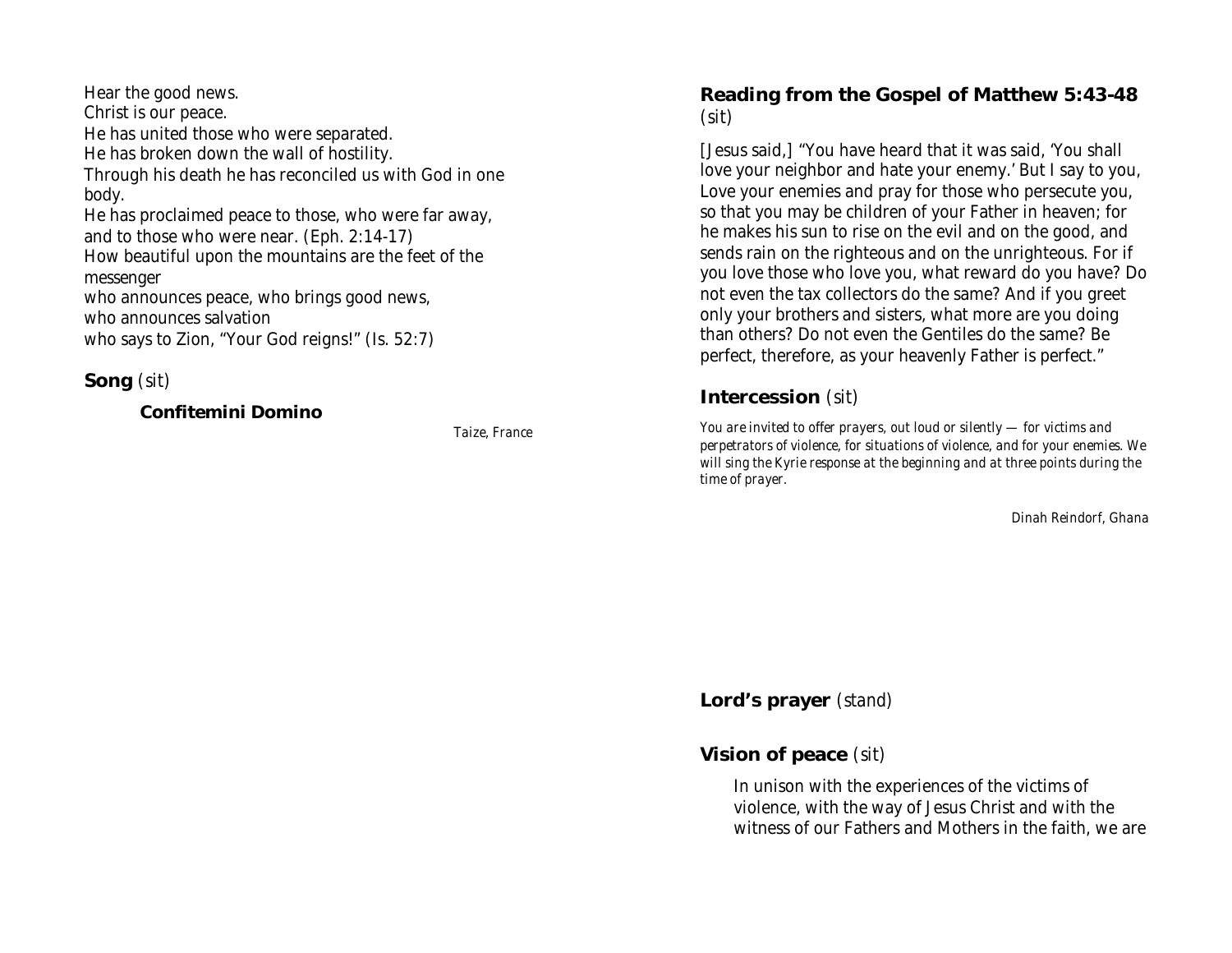joined together, reconciled with one another and encouraged by one another  $\equiv$ through the cross of Christ.

Together with the ecumenical community of churches we commit ourselves to work for a culture of non-violence and to overcome the violence we encounter in our lives.



Together we are carried forward by the vision of the one Church, of the people of God on the way, challenging all separations of race, gender, age or culture and striving for justice, peace and the integrity of creation.

Enough children have suffered violence. We are longing for the day, when the prophesy of Micah will come true, when "they shall beat their swords into plowshares, and their spears into pruning hooks, nation shall not lift up sword against nation, neither shall they learn war any more."

The cross of Christ is the refuge of all who are afflicted and hurting, the source of reconciliation and the place where we are bound together in peace. The power of the cross will set limits to violence and transform it.

We add our voice to the voices of all Christians of every time and place in the world-wide ecumenical movement. We set our feet on the way of the cross, and we pray for the strength to walk on it.

## **Affirmation** *(sit)*

*In unison, alternating sides of the room.*

The cross is the way of the lost. The cross is the staff of the lame.

The cross is the guide of the blind. The cross is the strength of the weak.

The cross is the hope of the hopeless. The cross is the freedom of the slaves.

The cross is the water of the seeds. The cross is the consolation of the bonded laborers.

The cross is the source of those who seek water. The cross is the cloth of the naked.

The cross is the healing of the broken. The cross is the peace of the church.

*(St. Yared, Ethiopia, 10th century)*

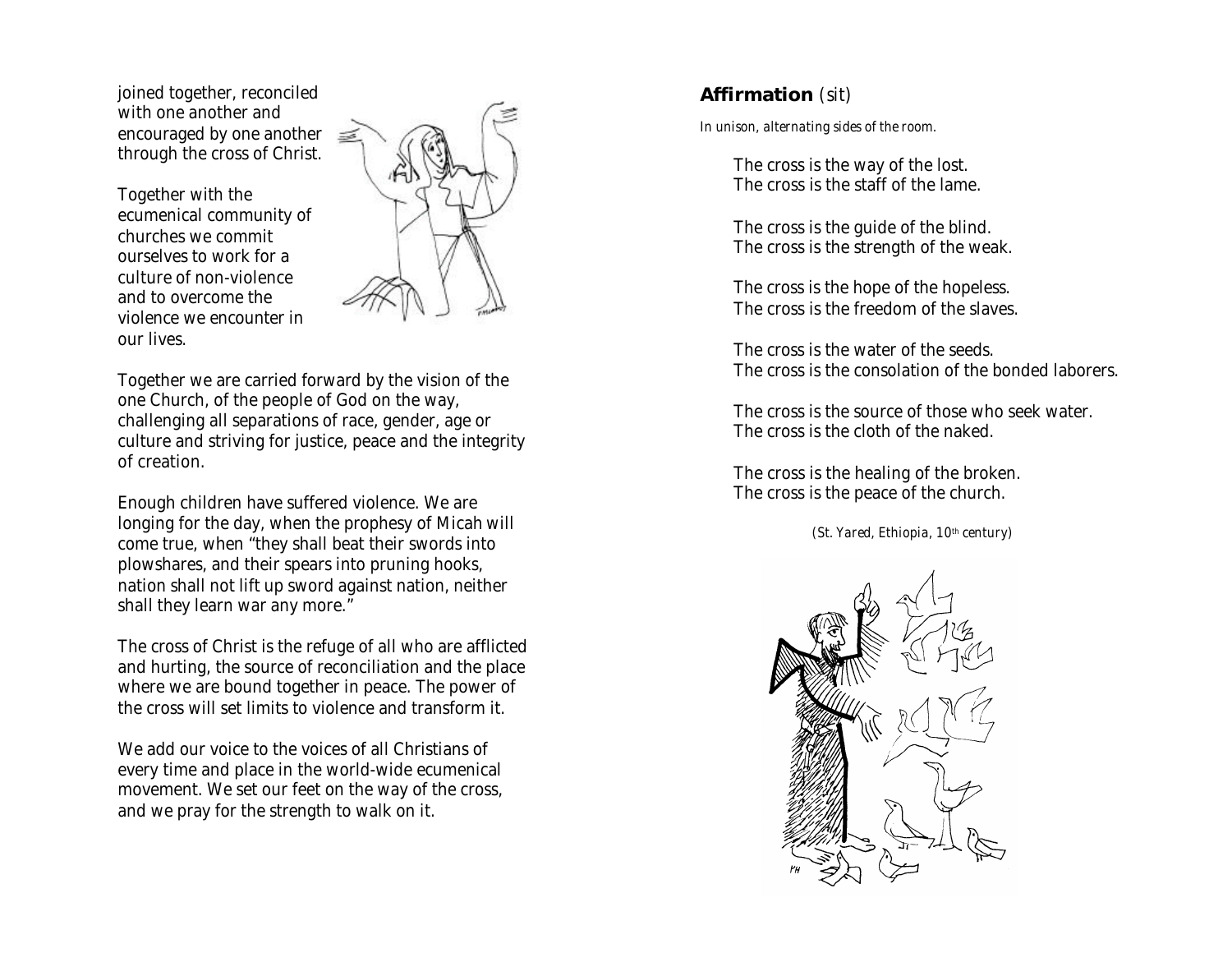**Hymn** *(stand)*

#### **Make Me a Channel of Your Peace**

*The Prayer of St Francis*

#### **Commitment** *(stand)*

Friends of Christ, you are invited to make your own commitment to reconciliation. What are the next steps to which God calls you to make peace? While we sing, you may express your commitment either silently or aloud. You may then come forward to receive a Liberian cross, a bullet that has been transformed into the shape of a cross, a vehicle of violence remade into a sign of salvation. Let this cross travel with you as a reminder of God's claim upon you during this decade.

Silence

**Dona Nobis Pacem Domine**

*Taize, France*

**Send Out Your Light (Ps 43:3)**

*Iona Community, Scotland*